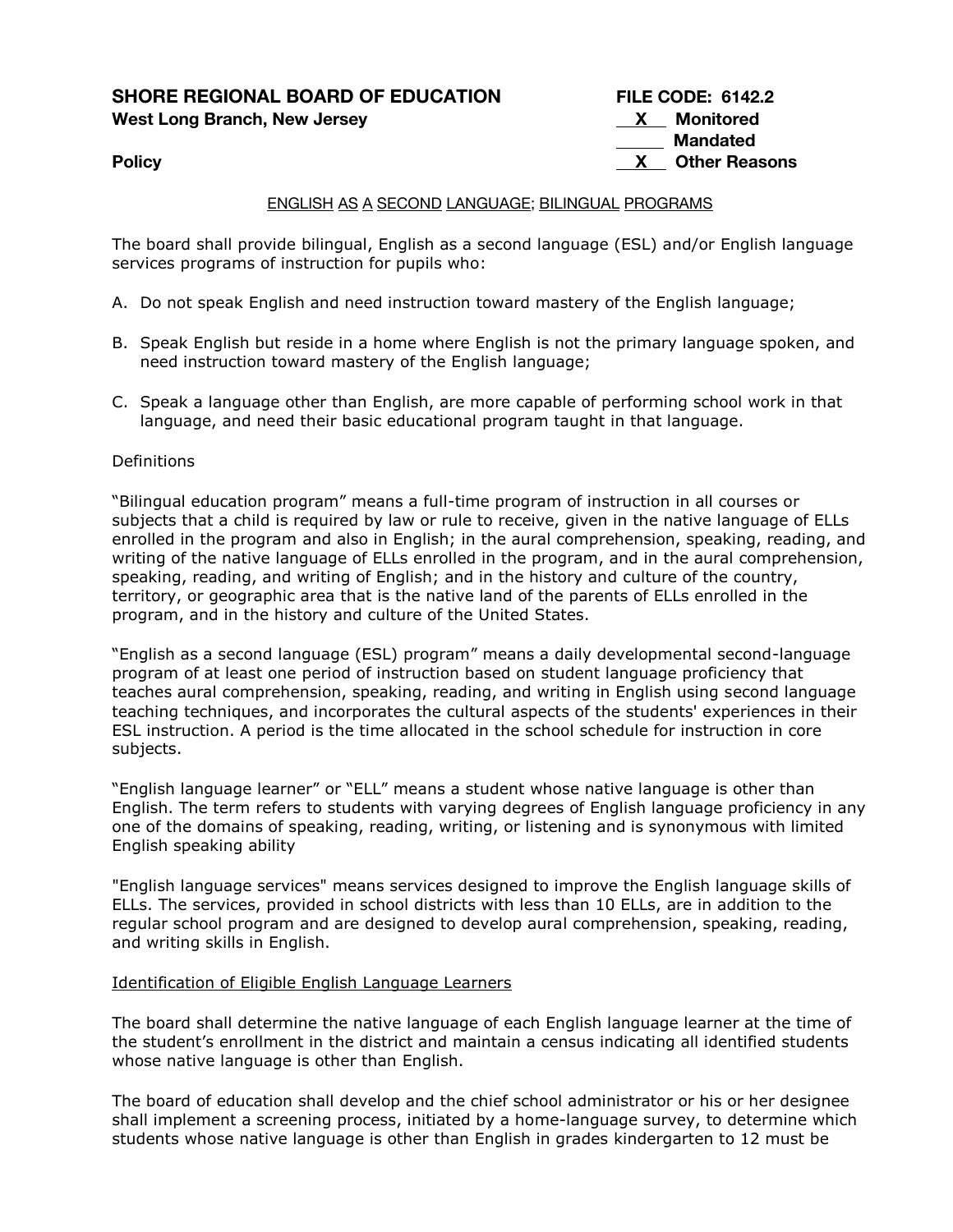tested to determine English language proficiency. The screening shall be conducted by a bilingual/ESL or other certified teacher, and shall be designed to distinguish students who are proficient English speakers and need no further testing

The board shall ensure that the English proficiency of students who are not screened out by the home-language survey shall be determined by:

- A. Administering a Department-approved English language proficiency test;
- B. Assessing the level of reading in English;
- C. Reviewing the previous academic performance of students, including their performance on standardized tests in English; and
- D. Reviewing the input of teaching staff members responsible for the educational program for ELLs.
- E. Students who do not meet the Department standard on a Department-approved language proficiency test and who have at least one other indicator shall be considered ELLs.

The board, through the chief school administrator or his or her designee shall also implement age-appropriate methodologies to identify preschool ELLs to determine their individual language development needs.

# Programs and Services

The goal of English as a second language and English language services programs are to assist pupils to achieve fluency (including listening, comprehension, speaking, reading, and writing skills) in English and incorporates the cultural aspects of the students' experiences in their ESL instruction. The goal of the bilingual program is to permit pupils to learn subject matter in their primary language while developing English language skills. The goal of all such programs shall be achievement of the New Jersey Student Learning Standards.

Students enrolled in bilingual, ESL, and English language services programs shall have full access to educational services available to other students in the district. To the extent that is administratively feasible, supportive services to ELLs, such as counseling, tutoring, and career guidance, should be provided by bilingual personnel who are familiar with and knowledgeable of the unique needs and background of the ELLs and their parents.

All district high school English language learners (ELLs) shall satisfy both state and district requirements for graduation, except that any English language learners may demonstrate attainment of state minimum levels of proficiency through passage of the Alternative High School Assessment (AHSA) process in his/her native language and an English fluency assessment approved by the Department of Education or passage of the AHSA process in English with appropriate accommodations.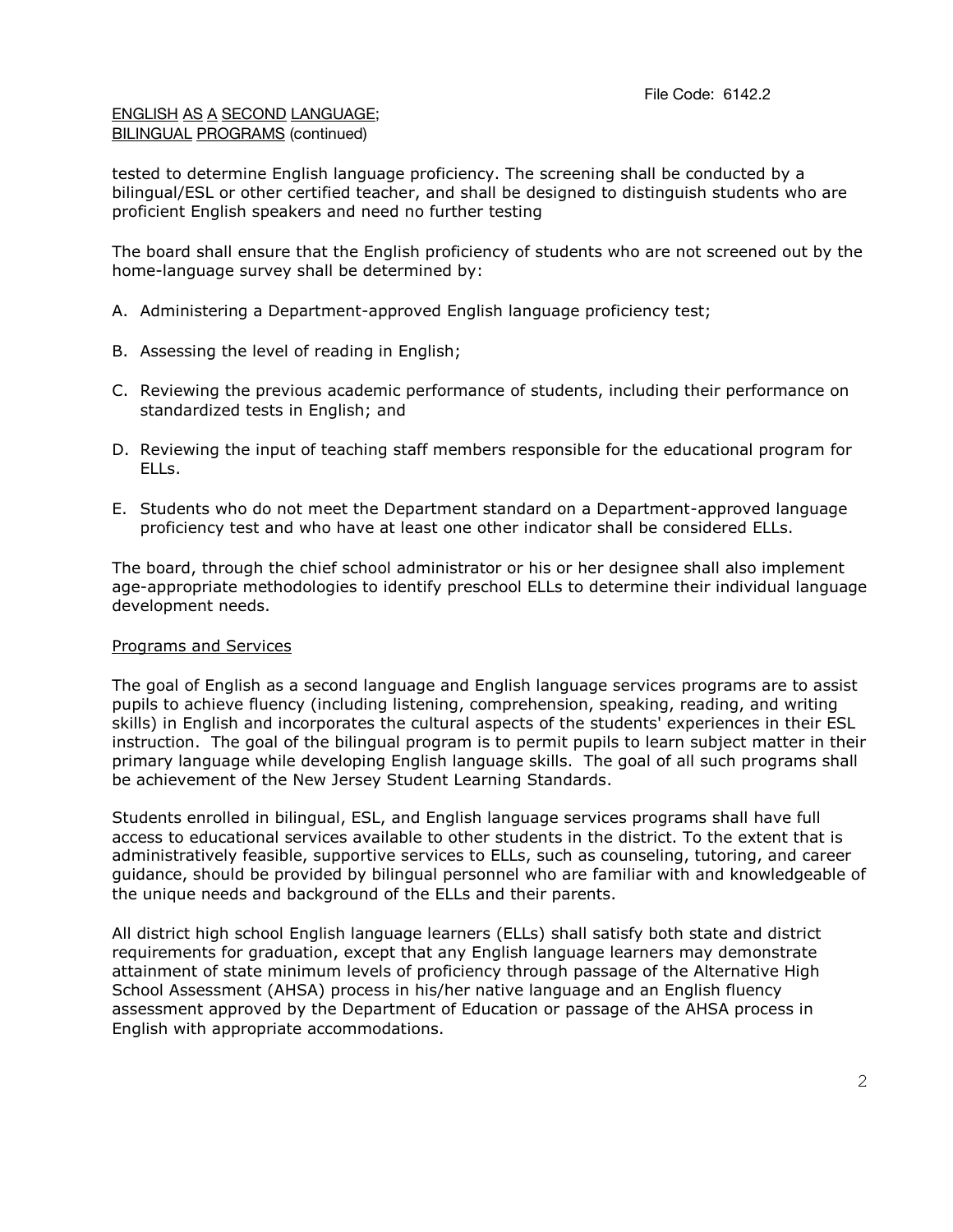Parents/guardians of English language learners shall be notified by mail of the fact that their child has been identified as eligible for enrollment in a bilingual, ESL or English language services education program. This notification shall be issued within 30 days of the child's identification and shall include the information that the parents may choose to decline to enroll their child into the bilingual program. The notice shall be in writing and in the language in which the parent/guardian possesses a primary speaking ability, and in English, and shall include the following information:

- A. Why the student was identified as an ELL;
- B. Why the student needs to be placed in a language instructional educational program that will help him or her develop and attain English proficiency and meet State academic standards;
- C. The student's level of English proficiency, how the level of English proficiency was assessed, and the student's academic level;
- D. The method of instruction the school will use to serve the student, including a description of other instruction methods available and how those methods differ in content, instructional goals, and the use of English and a native language, if applicable;
- E. How the program will meet the student's specific needs in attaining English and meeting State standards;
- F. The program's exit requirements, the expected rate of transition into a classroom not tailored for ELLs, and, in the case of high school students, the expected rate of graduation; and
- G. How the instructional program will meet the objectives of the individualized education program of a student with a disability.

Progress reports for students in in bilingual, ESL, or English language services programs shall be made to parents/guardians on the same schedule as the reports of all pupils enrolled in the district. Progress reports shall be in writing and in both English and their primary speaking language unless doing so places unreasonable burden on the board.

# Exiting the Program

Students shall be placed in a monolingual English program when they have demonstrated readiness to function successfully in an English-only program. The process to determine the readiness or inability of the individual student to function successfully in the English-only program shall be initiated by the student's level of English proficiency as measured by a Department-established standard on an English language proficiency test. The readiness of the student shall be further assessed on the basis of multiple indicators that shall include, at a minimum: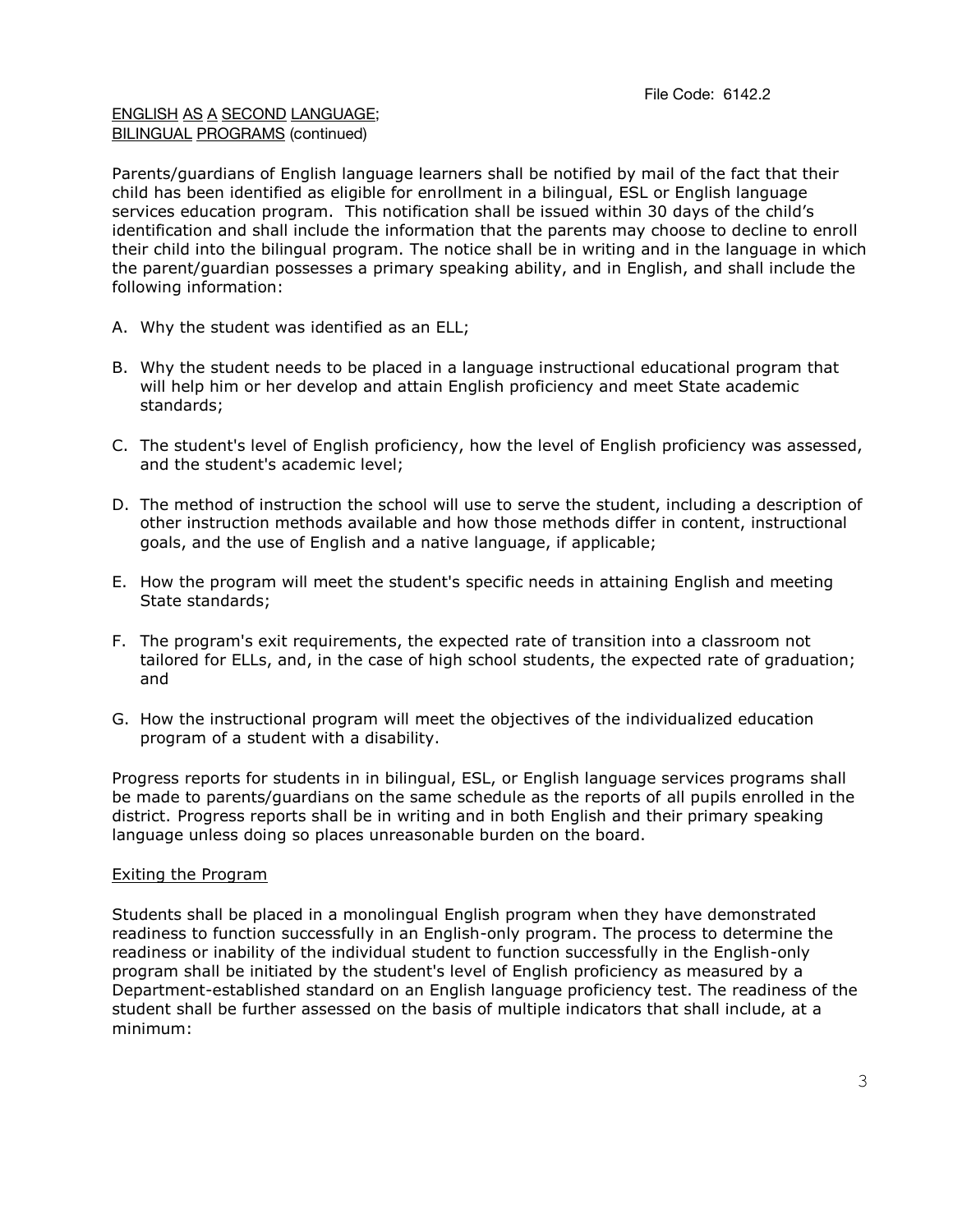- A. Classroom performance;
- B. The student's reading level in English;
- C. The judgment of the teaching staff member or members responsible for the educational program of the student; and
- D. Performance on achievement tests in English.

When the review process for exiting a student from a bilingual, ESL, or English language services program has been completed, the parent/guardian shall be notified by mail of the placement determination. The notice shall be in English and in the language in which the parents/guardian possesses a primary speaking ability. If the parent(s), guardian, or teaching staff member disagrees with the placement, he or she may appeal the placement to the Commissioner, after appealing the decision to the board.

# Removal from the Program

Parents/guardians may remove a pupil who is enrolled in a bilingual, ESL or English language services program at any time; except that during the first three years of the pupil's participation in a bilingual education program, he/she may only be removed at the end of each school year. Removal prior to the end of the school year shall be approved by the executive county superintendent. If the executive county superintendent determines that the pupil should remain in the bilingual education program until the end of the school year, the parents/guardians may appeal that decision to the commissioner of education/designee pursuant to law. The commissioner shall render a decision within 30 days of the filing of the appeal.

# Parent Involvement

The board is committed to providing the maximum practicable involvement of parents/guardians of ELLs in the development and review of program objectives and dissemination of information to and from the board and communities served by the bilingual, ESL, or English language services education programs. The board directs the chief school administrator or his or her designee to shall establish a parent advisory committee on bilingual education of which the majority membership shall be parent(s) of ELLs.

# Inservice Training

The board shall ensure that the chief school administrator oversees the development of a plan for inservice training for bilingual, ESL, and mainstream teachers; administrators who supervise bilingual/ESL programs; and administrators and any personnel who observe and evaluate teachers of ELLs. The plan shall include instructional strategies and appropriate assessments to help ELLs meet the New Jersey Student Learning Standards and the World-class Instructional Design and Assessment (WIDA) English language development standards. All bilingual and ESL teachers shall receive training in the use of the ESL curriculum. The professional development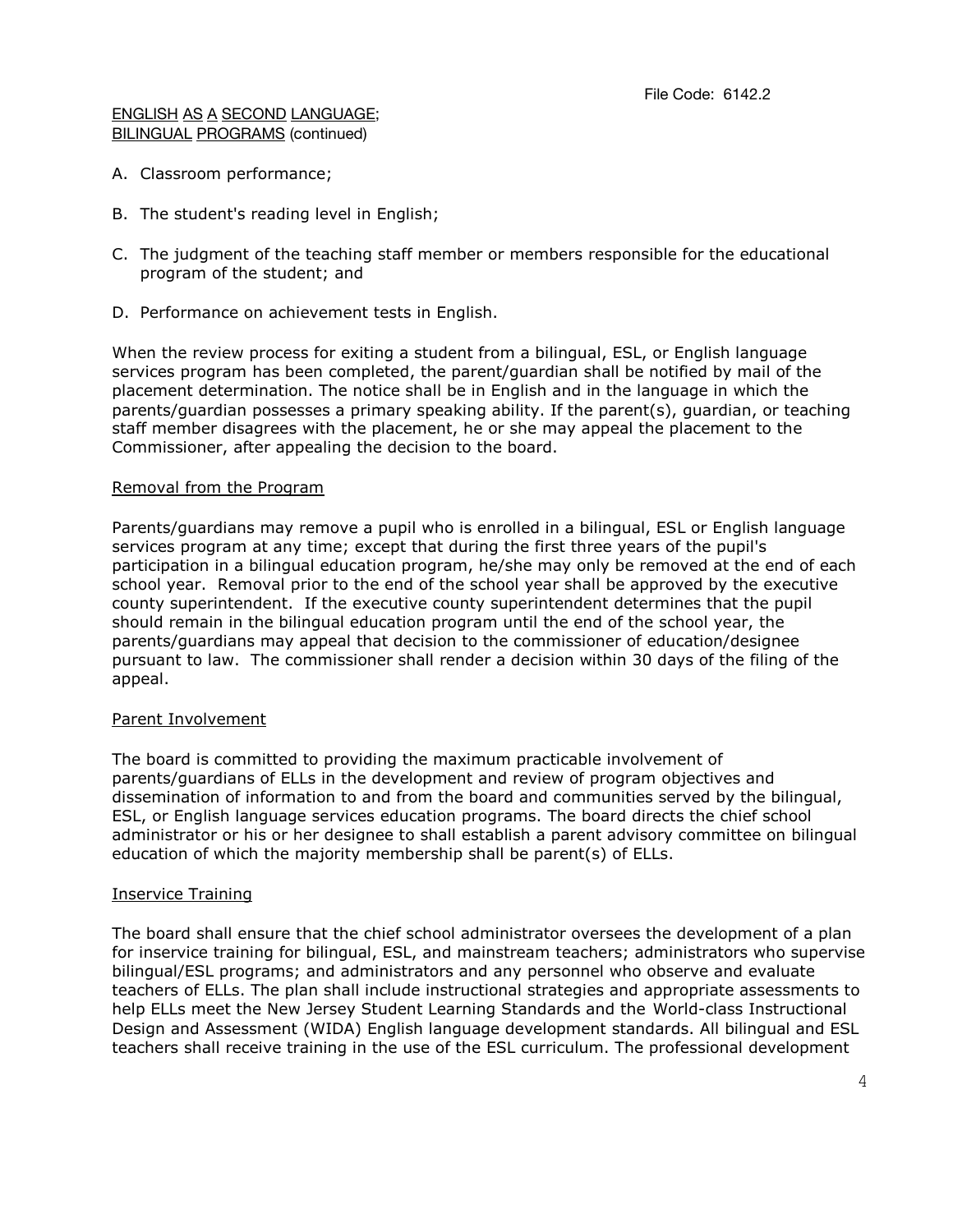plan of the school district shall include the needs of bilingual and ESL teachers, which shall be addressed through inservice training (see board policy 4131/4131.1 Staff Development, Inservice Education).

# Implementation

The chief school administrator shall direct development of a plan for bilingual program, ESL program, or English language services that is in compliance with state guidelines. The plan shall be submitted every three years to the Department of Education for approval. The plan shall include information on the following:

- A. Identification of students;
- B. Program description;
- C. The number of certified staff hired for the program;
- D. Bilingual and ESL curriculum development;
- E. Evaluation design;
- F. Review process for exit; and
- G. A budget for the bilingual and ESL program or English language services.

The board may request a waiver of the requirement for a full-time bilingual or ESL program when there are 20 or more students eligible for the bilingual education program in grades kindergarten through 12, to establish annually an instructional program alternative. The request must be approved by the Department of Education, and the school district must be able to demonstrate that it would be impractical to provide a full-time bilingual program due to the age range, grade span, and/or geographic location of eligible students.

| Adopted:             | No date                          |
|----------------------|----------------------------------|
| NJSBA Review/Update: | March 2012, July 2016            |
| Readopted:           | July 26, 2012, February 23, 2017 |

Key Words

English as a Second Language, Bilingual Programs, ESL

# **Legal References:**

|                  | N.J.S.A. 18A:3515 et seq. Bilingual education programs      |
|------------------|-------------------------------------------------------------|
|                  | N.J.A.C. 6A:5-1.1 et seq. Regulatory Equivalency and Waiver |
| N.J.A.C. 6A:81.3 | Definitions                                                 |
| N.J.A.C. 6A:85.1 | Graduation requirements                                     |